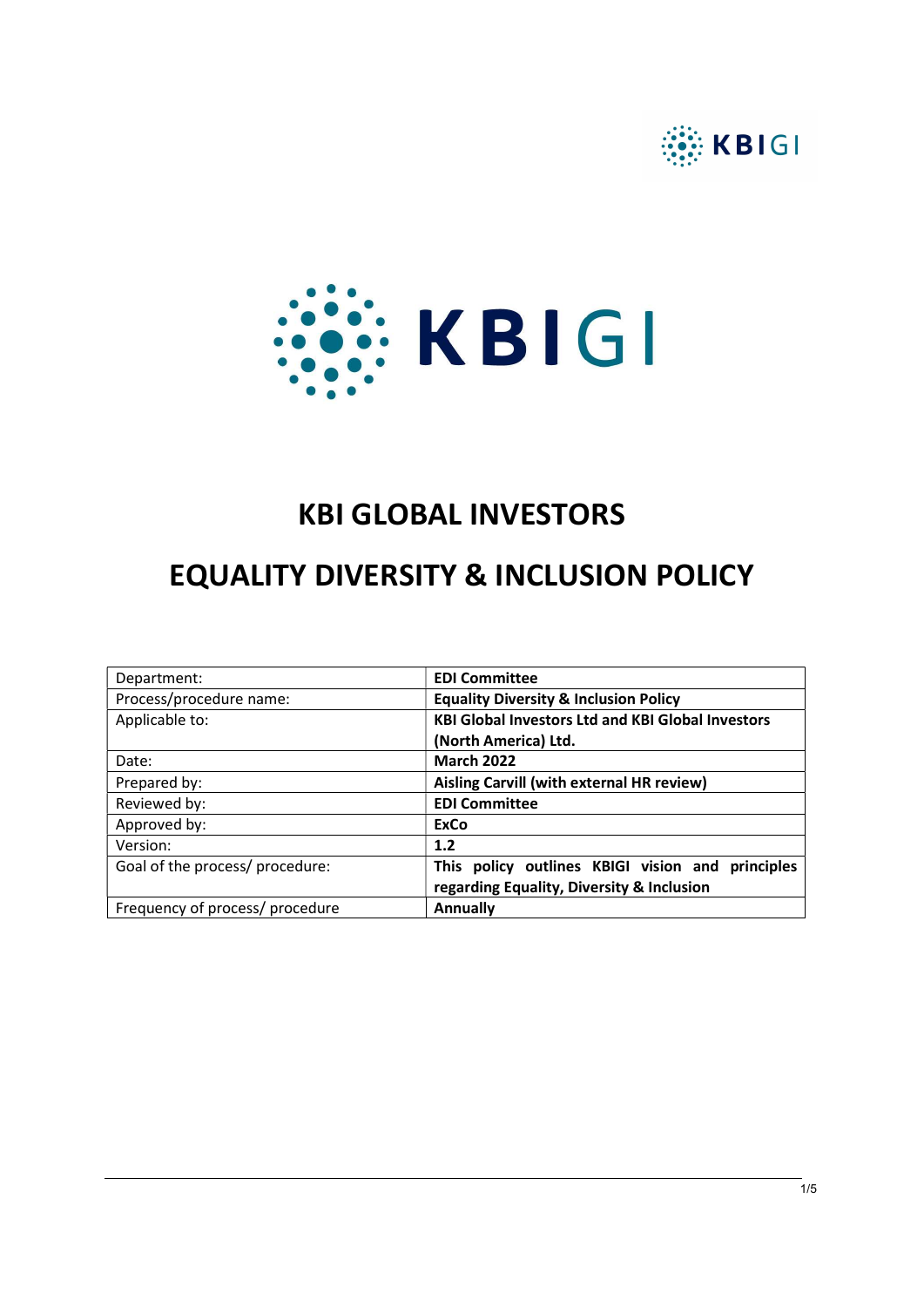

#### 1. Background

Equality is defined as the condition of being equal, or the same in quality, measure, esteem or value. Diversity refers to the existence, recognition and acceptance of differences between people. Inclusion helps people feel involved and valued regardless of their differences and makes the best use of diverse talent. Equality, Diversity and Inclusion (EDI) in all their forms are important components of well-managed, financially resilient, strategically-minded firms across industry.

#### 2. Commitment to Equality, Diversity and Inclusion

As part of the Amundi group, and consistent with Amundi's policies and principles, KBI Global Investors ("KBIGI" or the "Company") is committed to Equality, Diversity and Inclusion. KBIGI has made this commitment because we see the great benefits that Equality, Diversity and Inclusion bring and because we uphold the highest standards of ethics and integrity.

KBIGI provides equality, fairness and respect for all in our employment, whether temporary, part-time or fulltime by communicating our commitment to them as well as our customers, partners and suppliers, to encourage them to respect and deploy the principles.

#### 3. Purpose and Vision

#### a) Purpose

The purpose of the Equality, Diversity and Inclusion Policy (the "Policy") is to set out KBIGI's vision and to promote equality of opportunity and diversity within the Company. The Policy helps to develop a management that is respectful of differences and based on trust.

#### b) Vision

KBIGI has established policies and procedures to recruit and retain talented and motivated individuals from the widest pool of talent, who put the Company's clients at the heart of its business. We know that diversity of backgrounds (be it gender, ethnicity, experience, or other) contributes to diversity of thought and a deeper understanding of the world and of the countries and companies in which we invest. This in turn leads to better insight, increased creativity and thought, more informed risk-taking and, simply put: better business and investment results for our clients and stakeholders.

Embedding diversity across the Company helps us to be the best that we can be in our thinking, our decisions and our outcomes. It is fundamental to our vision to be a successful organisation that all our customers and our people can believe in.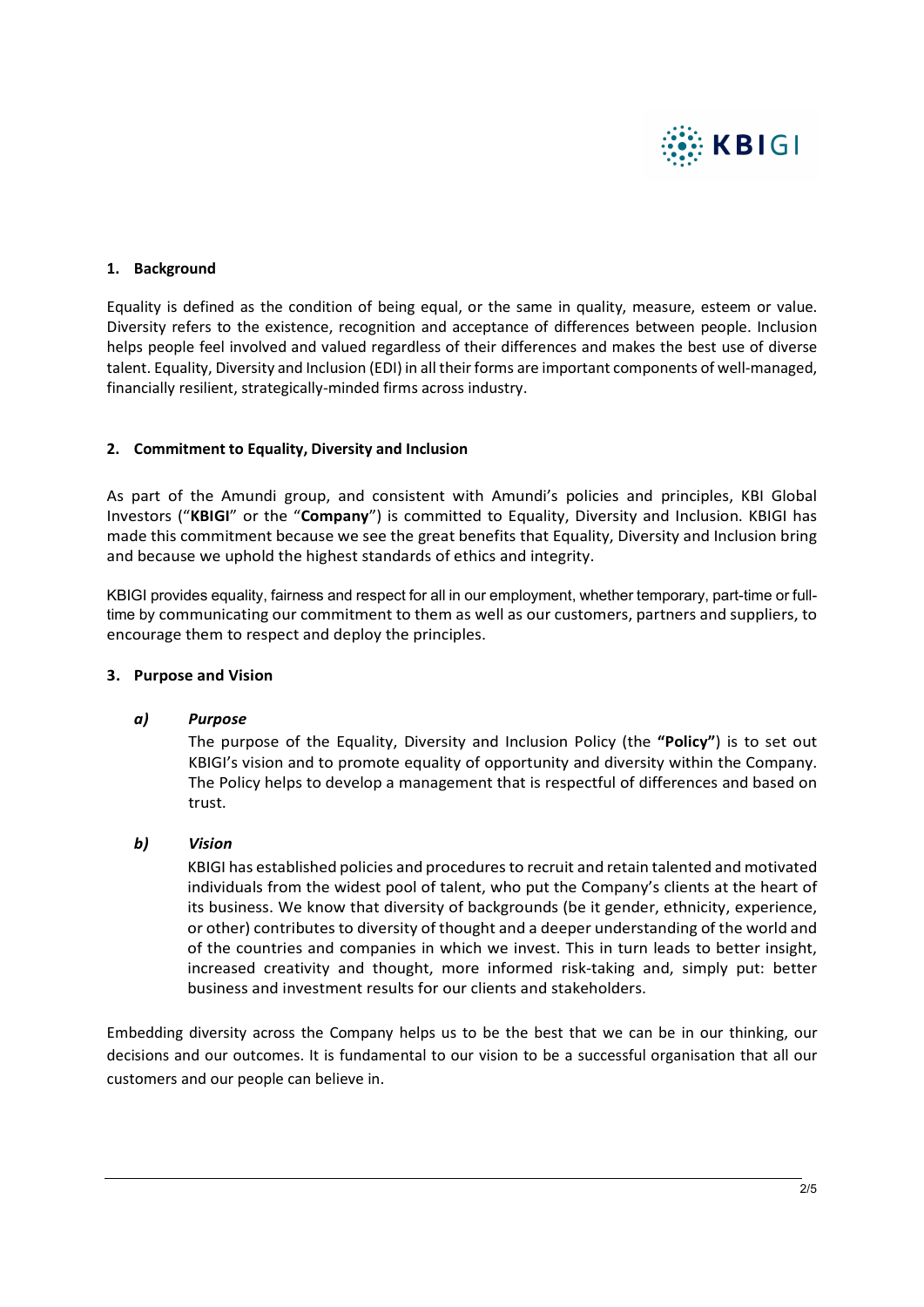

By respecting, developing and harnessing the talents of all our employees, KBIGI is committed to creating an inclusive and supportive organisation that delivers a superior experience for all our customers, provides an extraordinary place to work for our employees, and brings an appropriate financial return for our shareholders and the economies within which we operate.

## 4. Committee

An Equality, Diversity and Inclusion Committee is in place in KBIGI. The Committee aims to develop and embed the Equality, Diversity and Inclusion Framework within KBIGI and implement ExCo and Board approved initiatives to promote an equal, diverse and inclusive environment for all. The Equality, Diversity and Inclusion Committee is a sub committee of the Executive Committee.

#### 5. Corporate Governance

## a. The Board of KBIGI

The Board of KBIGI recognises the value of diversity among its staff and, from the top down, fosters a culture where all staff feel equal, included and valued irrespective of any differences. The Board also recognises that diversity within senior management has an important role to play in ensuring good governance and sound decision-making.

The Board has adopted a number of other policies and procedures, which complement the Company's vision on Equality, Diversity and Inclusion. These include the Code of Conduct, which incorporates such topics as staff member's behaviour, tolerance and culture, and the Employee Handbook. These documents require all employees, suppliers and business contracts to respect the dignity of every fellow staff member and to consider equality grounds.

KBIGI Board leads by stewarding zero tolerance for any discrimination within the Group under a person's gender, civil status, race, religion, family status, age, sexual orientation, membership of the travelling community and disability.

KBIGI Board leads by mandating no discrimination relating to pay and benefits, terms and conditions of employment, dealing with grievances and discipline, dismissal, redundancy, leave for parents, request for flexible working, selection for employment, promotion, training or other developmental opportunities.

The Board has ultimate responsibility in relation to Equality, Diversity and Inclusion, and for ensuring that employees have been made aware of their obligations in this regard.

#### b. Part of the Amundi Group

KBI Global Investors is majority owned by Amundi AM. Amundi AM is, in turn, 100% owned by Amundi. KBI Global Investors operates autonomously within the Amundi group.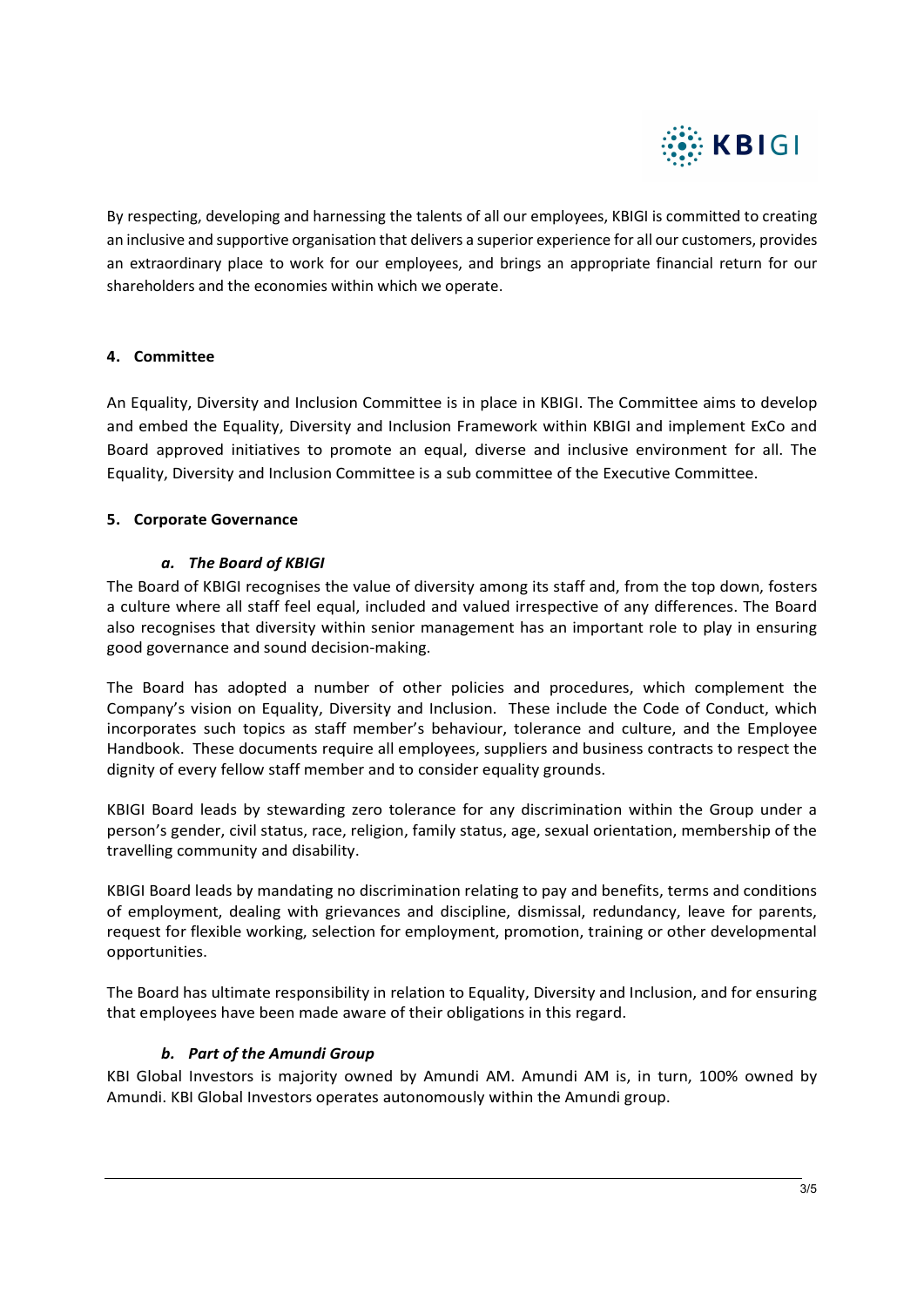

Amundi has a policy of respecting professional diversity, aiming to maintain dialogue with its principal stakeholders on subjects such as disability, discrimination and equality between women and men. In 2008, Amundi signed the Diversity Charter, in which it undertook to comply with and promote nondiscrimination. This commitment is specifically reflected in the requirement for fairness in the main human resources procedures: recruitment, compensation, training, evaluation and professional promotion.

## 6. Key Principles

The key principles which underpin this Policy are:

- KBIGI has made a long-term commitment to create a culture of Equality, Diversity and Inclusion.
- The principle of non-discrimination is promoted within the Company in all its forms in all management and decision-making processes, and in particular in all stages of human resources management.
- The Company promotes the representation of the diversity of our society in all its cultural, ethnic and social components; within the workforce and within all levels of responsibility.
- Equality, Diversity and Inclusion affects everyone, and we all have a role to play in helping create a more diverse and inclusive workplace where everyone is valued and respected.
- KBIGI will take a coherent and collaborative approach to managing and progressing the Equality, Diversity and Inclusion vision.
- Our workplace policies and procedures, practices and behaviours will provide equality of opportunity and foster an open and inclusive culture.
- The Company will engage employees in the development and implementation of this Policy.
- Equality, Diversity and Inclusion activity and impact will be monitored and reported within the Company. Senior management will evaluate this information regularly.
- The Company acknowledges that this commitment includes a continuous process of evaluation and improvement.
- The Company takes complaints seriously relating to bullying, harassment, victimisation and unlawful discrimination by fellow employees, customers, suppliers, visitors, the public and any others in the course of the organisation's work activities. Such acts will be dealt with as misconduct under the organisation's grievance and/or disciplinary procedures, and appropriate action will be taken. Particularly serious complaints could amount to gross misconduct and lead to dismissal without notice.

#### 7. Monitoring

KBIGI monitors the make-up of the workforce composition by encouraging equality, diversity and inclusion. Monitoring will also include assessing how this equality, diversity and inclusion policy, and